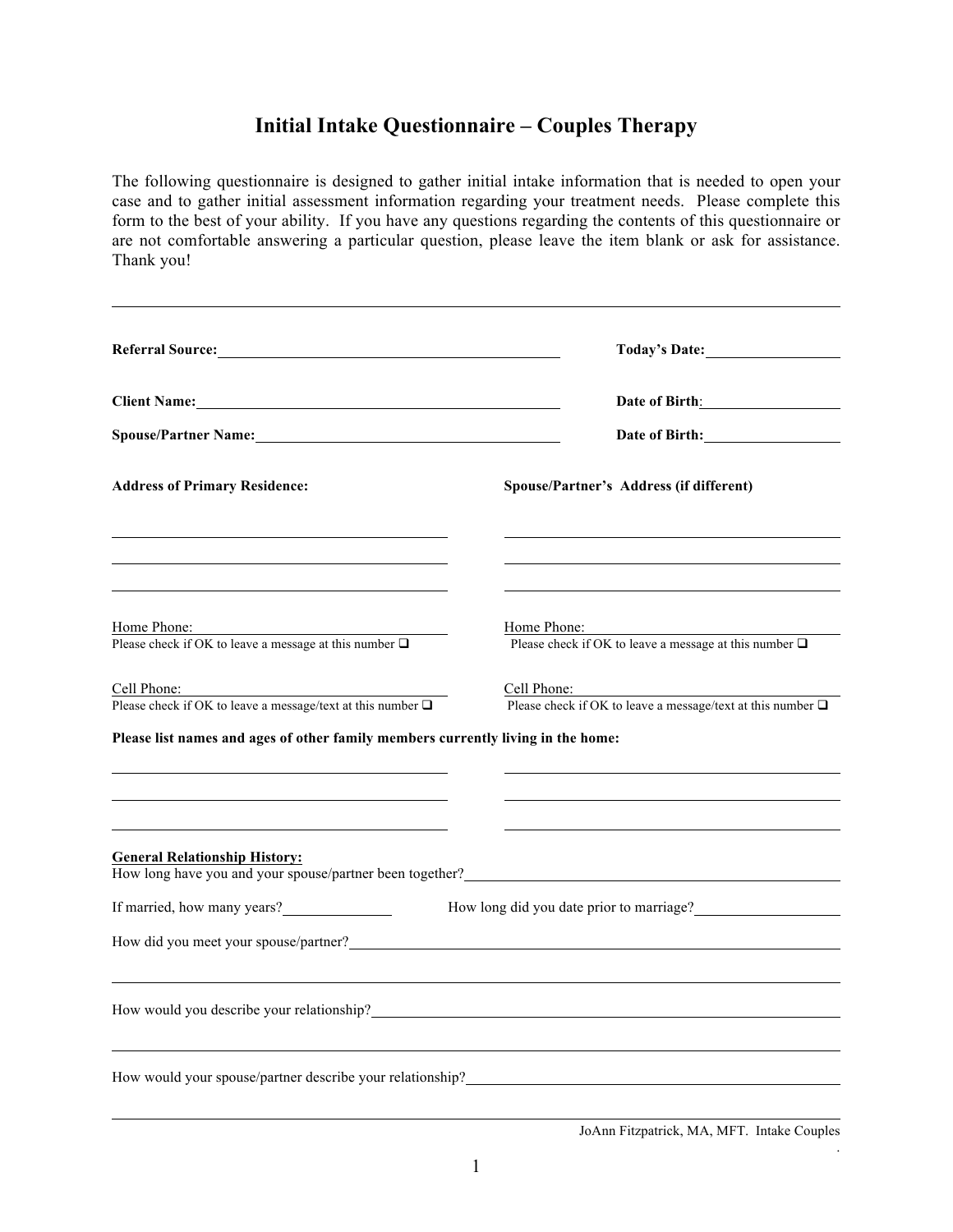### **Reason for seeking couples therapy at this time –**

Please include the following information:

1. Length of time problem/issue has been occurring

2. How is your relationship issue currently impacting your individual functioning?

3. What attempts have been made to address your presenting issue prior to seeking therapy?

4. How you hope therapy will help your relationship?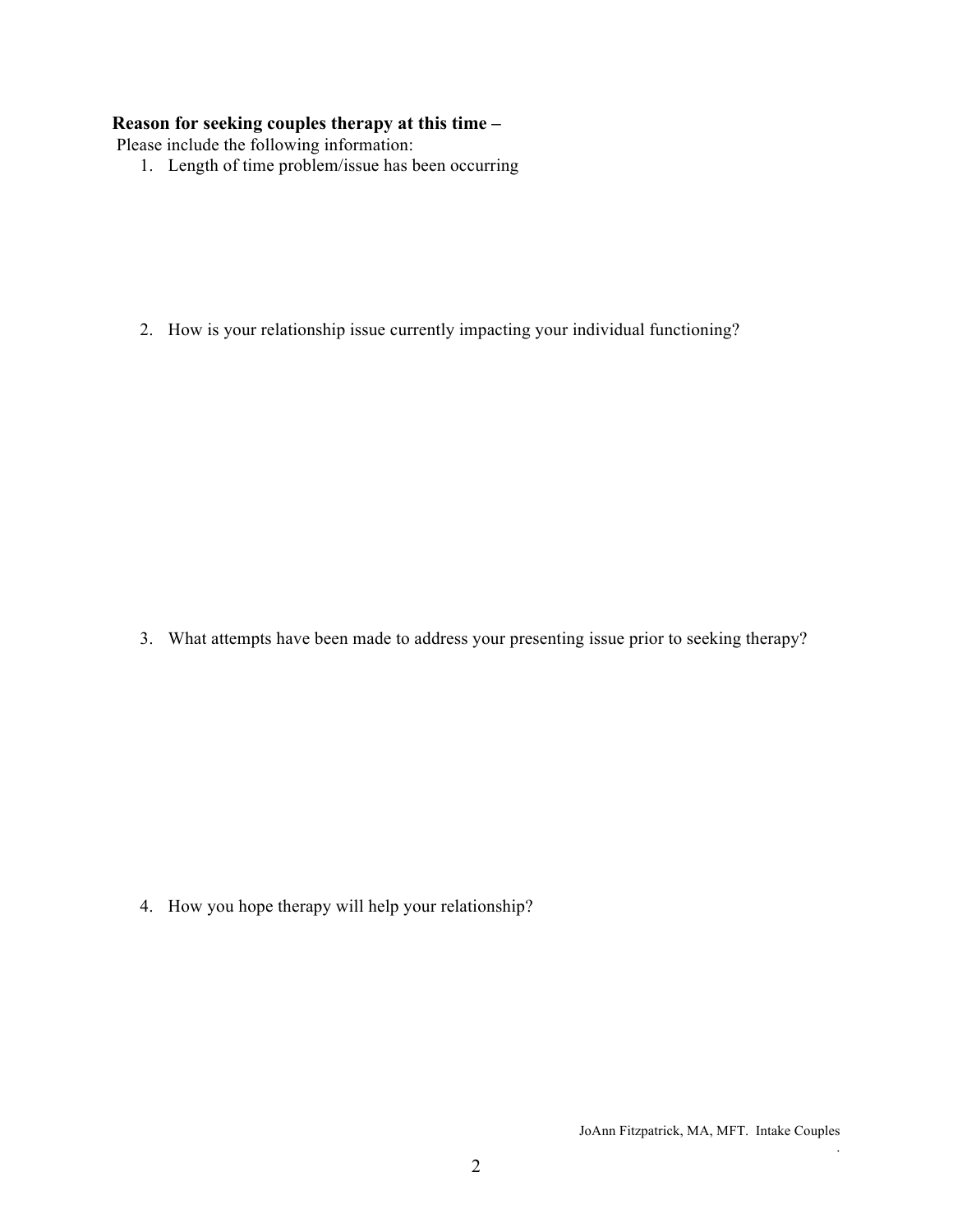# **Education and Employment**

| Highest Education Received: New York Changes and School Changes and School Changes and School Changes and School Changes and School Changes and School Changes and School Changes and School Changes and School Changes and Sc        |
|---------------------------------------------------------------------------------------------------------------------------------------------------------------------------------------------------------------------------------------|
| Occupation: Name of Employer: Name of Employer:                                                                                                                                                                                       |
| Are you experiencing any current difficulties with occupational performance? If yes, please explain:                                                                                                                                  |
| Spouse's/Partner's Highest Education Received: Marketing and Marketing and Marketing and Marketing and Marketing and Marketing and Marketing and Marketing and Marketing and Marketing and Marketing and Marketing and Marketi        |
| Spouse's/Partner's Occupation: Name of Employer: Name of Employer:                                                                                                                                                                    |
| Is your spouse/partner experiencing any current difficulties with occupational performance? If yes, please explain:                                                                                                                   |
| <b>Family Mental Health Background</b><br>*Please answer the following questions as related to both yourself and your spouse/partner's family background.                                                                             |
| Have you or anyone in your family received mental health services before?<br><u>Letter and the services</u> before and the services of the services of the services of the services of the services of the services of the services o |
| If yes: Who received services?                                                                                                                                                                                                        |
| Who provided these services?                                                                                                                                                                                                          |
| For how long did you and/or your family members participate in mental health services?                                                                                                                                                |
| What issue(s) was the focus of treatment at that time? $\frac{1}{\sqrt{2}}$                                                                                                                                                           |
| How would you describe the experience you and/or your family members have had with mental health services? (i.e.,<br>positive, helpful, not helpful)                                                                                  |
| Is a psychiatrist currently treating you or any of your family members?<br><u>Examples</u>                                                                                                                                            |
| If yes, please identify the person who is currently being treated, the reason for treatment, the psychiatrist name and the<br>type (name is known) of medication:                                                                     |
| Have you or anyone in your family ever been hospitalized for mental health reasons?                                                                                                                                                   |

If yes, please identify who in your family has been hospitalized, the date(s), reason(s) and location(s):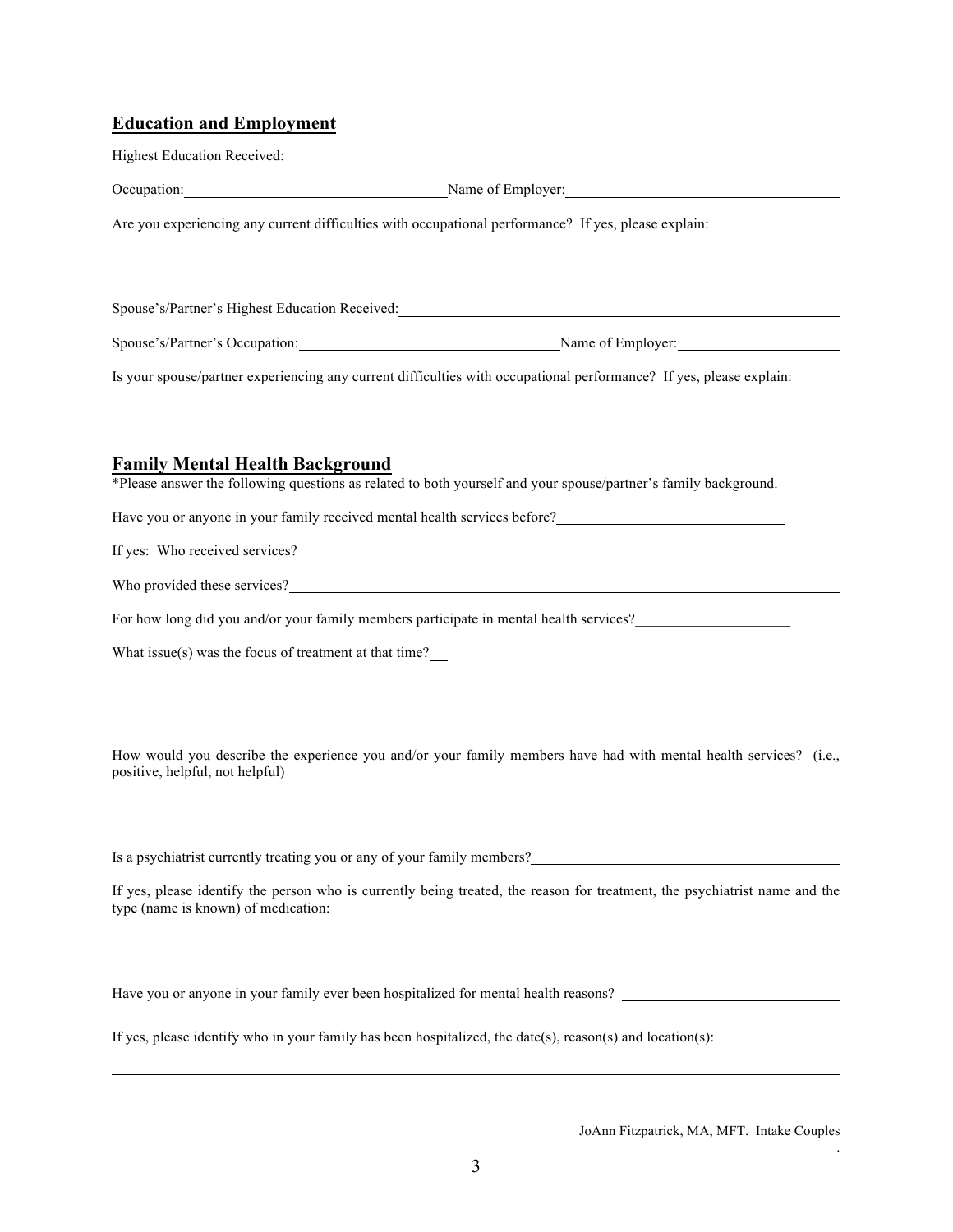#### **Family Medical Background**

Have you or anyone in your family ever been diagnosed with a serious medical condition? Please describe:

Are you or anyone in your family currently experiencing any medical/physical symptoms that are related to a mental, emotional, or stress-related condition? Please describe:

#### **Current or Past Family Stressors**

Is there a history of mental illness in your family? Please describe:

Is there a history of addiction in your family? Please describe:

Is there a history of abuse or violence in your family? Please describe: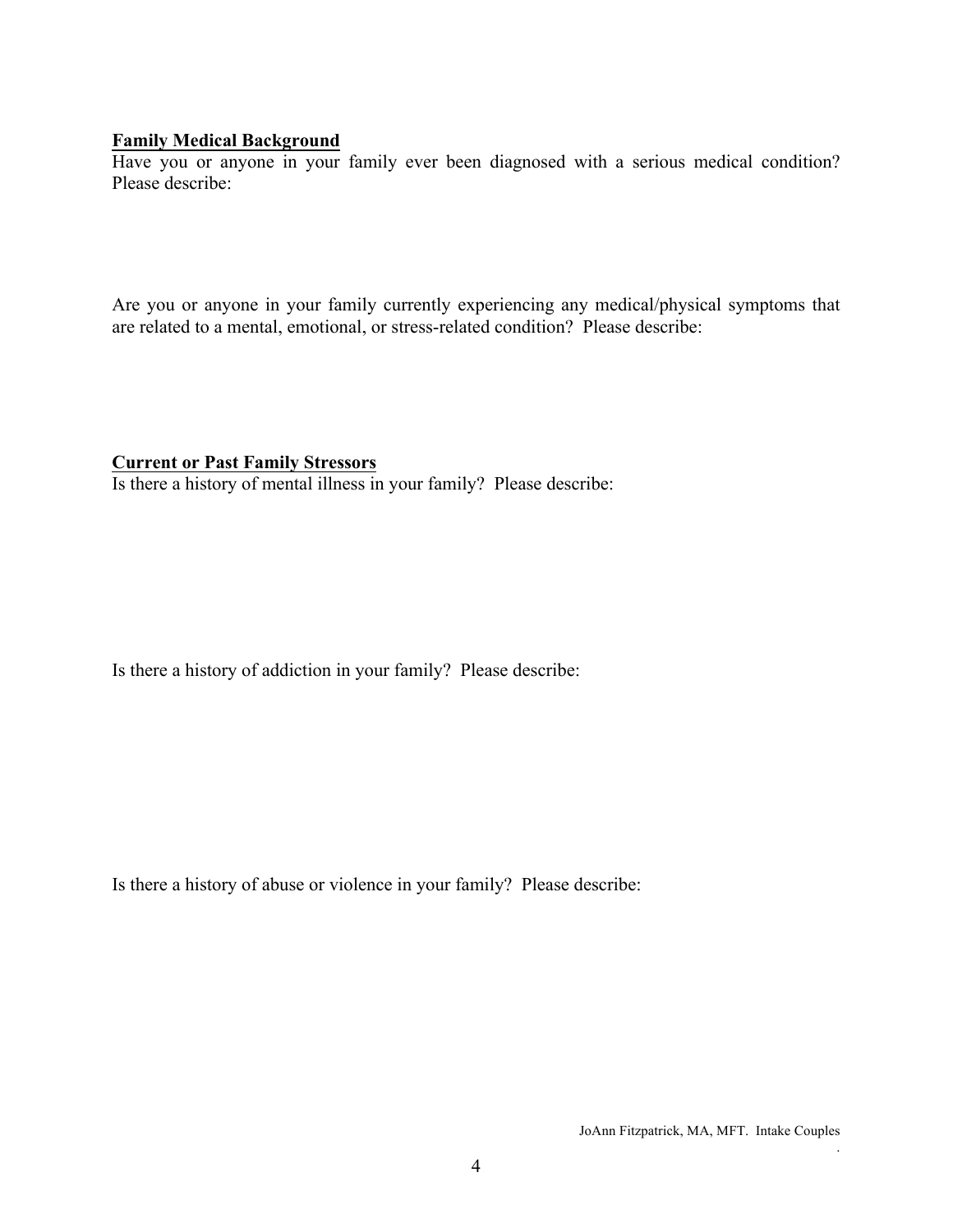#### **Additional Information**

Is there any additional information that you feel is important to provide at this time?